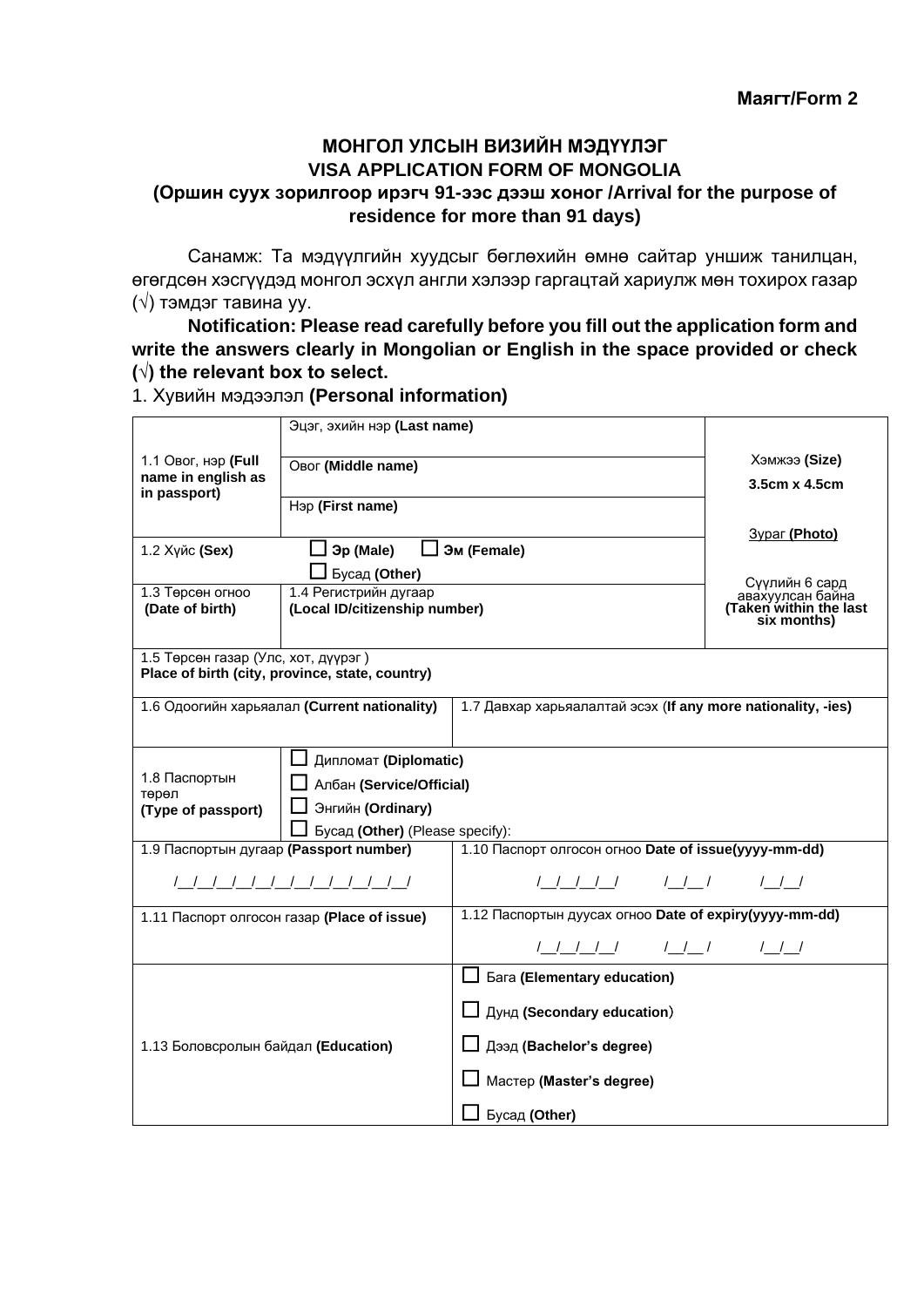|                                                                      | Засгийн газрын ажилтан (Government officer)                            |                                 |                          |                            |
|----------------------------------------------------------------------|------------------------------------------------------------------------|---------------------------------|--------------------------|----------------------------|
| 1.14 Одоогийн ажил<br>эрхлэлтийн төрөл<br>(Current<br>occupation(s)) | $\Box$ Цэргийн алба (Military)                                         |                                 |                          |                            |
|                                                                      | <u> </u> Хуулийн байгууллага (Law enforcement)                         |                                 |                          |                            |
|                                                                      | ОУ-ын байгууллагын ажилтан (Employee of an International organization) |                                 |                          |                            |
|                                                                      | <b>L</b> Бизнес эрхлэгч (Business person)                              |                                 |                          |                            |
|                                                                      | Суралцагч (Student)                                                    |                                 |                          |                            |
|                                                                      | Хувиараа (Self-employed)                                               |                                 |                          |                            |
|                                                                      | Тамирчин (Sportsman)                                                   |                                 |                          |                            |
|                                                                      | П Тэтгэврийн (Retired)                                                 |                                 |                          |                            |
|                                                                      | □ Соёл урлаг (Art, Culture, Entertainer)                               |                                 |                          |                            |
|                                                                      | <b>L</b> Ажилгүй (Unemployed)                                          |                                 |                          |                            |
|                                                                      | Бусад (Others)                                                         |                                 |                          |                            |
| 1.15 Одоогийн                                                        | Байгууллагын нэр (Employer or school's<br>name)                        |                                 | Утас (Phone number)      |                            |
| ажил, сургуулийн                                                     |                                                                        |                                 |                          |                            |
| мэдээлэл<br>(Employer or                                             | Хаяг (Address)                                                         |                                 |                          |                            |
| schools<br>information)                                              |                                                                        |                                 |                          |                            |
|                                                                      | 1.16 Гэрийн хаяг, утасны дугаар (Home address, phone number, zip code) |                                 |                          |                            |
|                                                                      |                                                                        |                                 |                          |                            |
|                                                                      |                                                                        |                                 |                          |                            |
| 1.17 Цахим хаяг (E-mail address)                                     |                                                                        |                                 |                          |                            |
|                                                                      |                                                                        |                                 |                          |                            |
|                                                                      | Гэрлэсэн (Married)<br>∫ Гэрлээгүй (Not married)                        |                                 |                          |                            |
| Гэр<br>бүлийн<br>1.18<br>(Marital<br>байдал                          | Салсан (Divorced)<br>Бэлэвсэн (Widowed)                                |                                 |                          |                            |
| status)                                                              |                                                                        |                                 |                          |                            |
|                                                                      |                                                                        | Бусад (If other please specify) |                          |                            |
|                                                                      | Нэр (Name)                                                             | Харьяалал<br>(Nationality)      | Мэргэжил<br>(Occupation) | Хамаарал<br>(Relationship) |
| 1.19<br>бүлийн<br>Гэр<br>/эхнэр,<br>мэдээлэл                         |                                                                        |                                 |                          |                            |
| нөхөр, хүүхэд, эцэг,<br>эх<br>$\Gamma.M.,$                           |                                                                        |                                 |                          |                            |
| шаардлагатай бол<br>нэмэлт<br>хуудсан                                |                                                                        |                                 |                          |                            |
| үргэлжлүүлж<br>дээр                                                  |                                                                        |                                 |                          |                            |
| болно/<br>бичиж<br>Family<br>members                                 |                                                                        |                                 |                          |                            |
| information<br>(spouse,<br>children,                                 |                                                                        |                                 |                          |                            |
| parents, etc., may<br>type on separate                               |                                                                        |                                 |                          |                            |
| paper if needed)                                                     |                                                                        |                                 |                          |                            |
|                                                                      | Нэр (Name)                                                             |                                 |                          |                            |
| 1.20 Яаралтай үед<br>холбоо барих хүн                                | Утас (Mobile phone number)                                             |                                 |                          |                            |
| (Emergency                                                           | Тантай ямар хамааралтай болох?<br>(Relationship with the applicant)    |                                 |                          |                            |
| Contact)                                                             |                                                                        |                                 |                          |                            |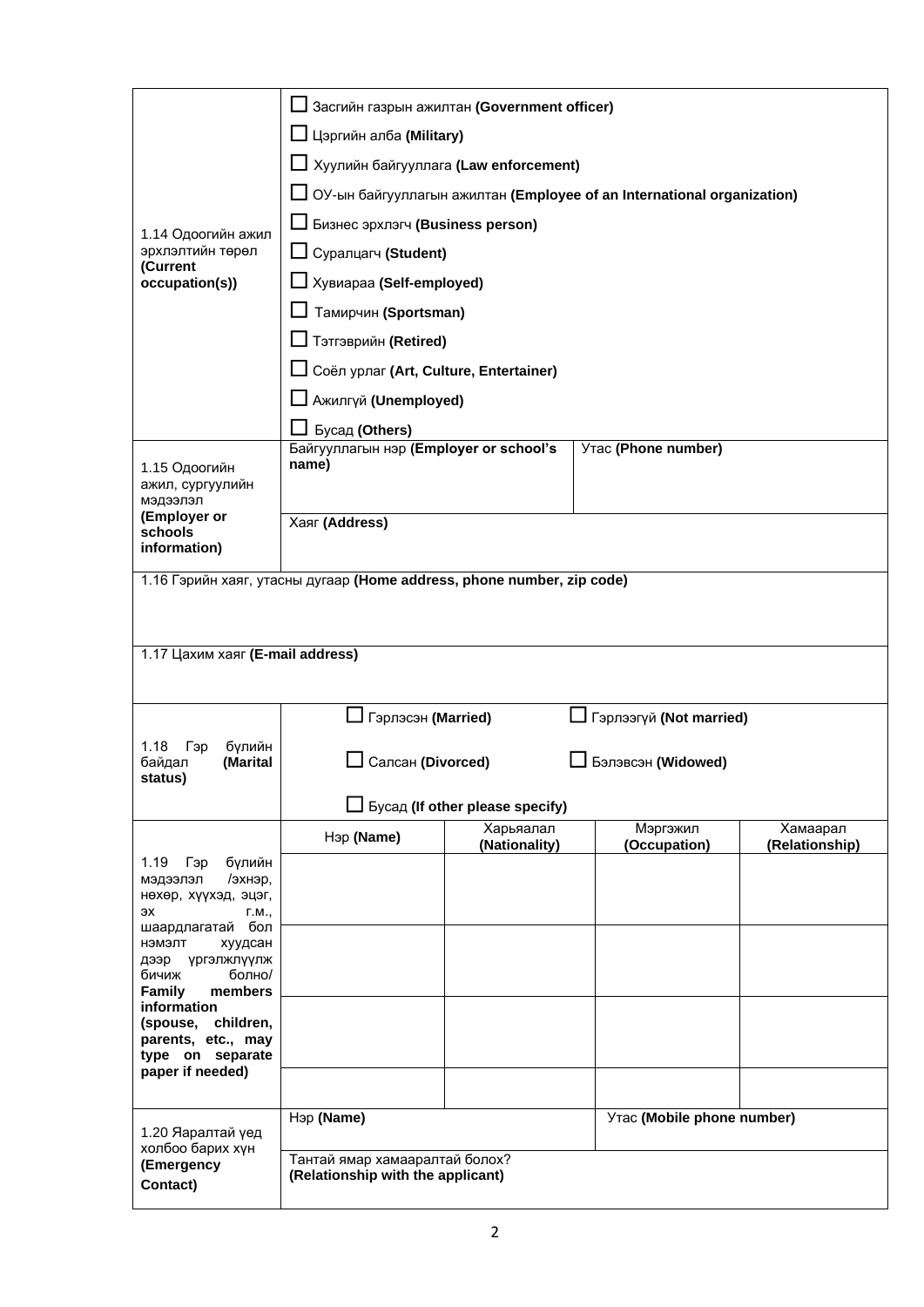| 1.21 Монгол Улсад<br>бухий<br>хамаарал                                                                        | Нэр (Name) | Харьяалал<br>(Nationality) | Мэргэжил<br>(Occupation) | Хамаарал<br>(Relationship) |
|---------------------------------------------------------------------------------------------------------------|------------|----------------------------|--------------------------|----------------------------|
| этгээд байгаа эсэх?                                                                                           |            |                            |                          |                            |
| (Does the applicant<br>related<br>anv<br>have                                                                 |            |                            |                          |                            |
| parties<br>in                                                                                                 |            |                            |                          |                            |
| Mongolia?)                                                                                                    |            |                            |                          |                            |
| 1.22 Таны Монгол Улсад зорчих, байх зардлыг хэн хариуцаж байгаа вэ? (Who is paying for your cost of traveling |            |                            |                          |                            |
| and for your cost of living during your stay)                                                                 |            |                            |                          |                            |
| $\Box$ Уригч иргэн (Host person)<br>∐ Уригч байгууллага (Host company)<br>Өөрөө (My self)                     |            |                            |                          |                            |
| 1.23 Таны Монгол Улсад байх хаяг, утасны дугаар (Your address and phone number in Mongolia)                   |            |                            |                          |                            |
|                                                                                                               |            |                            |                          |                            |
|                                                                                                               |            |                            |                          |                            |
|                                                                                                               |            |                            |                          |                            |

## 2. Монгол Улсад зорчих зорилго **(Purpose of visit)**

|                                                                                                                                             | Уригчийн иргэн /байгууллагын нэр (Inviting party's name)                                                                                                                                                                                                                                                                                                                                                                                                                                                                                                                                                                                                                                                                                                                                                                                                                                                                                                                                                                                                             |
|---------------------------------------------------------------------------------------------------------------------------------------------|----------------------------------------------------------------------------------------------------------------------------------------------------------------------------------------------------------------------------------------------------------------------------------------------------------------------------------------------------------------------------------------------------------------------------------------------------------------------------------------------------------------------------------------------------------------------------------------------------------------------------------------------------------------------------------------------------------------------------------------------------------------------------------------------------------------------------------------------------------------------------------------------------------------------------------------------------------------------------------------------------------------------------------------------------------------------|
| 2.1<br>Уригч<br>иргэн,<br>байгууллагын мэдээлэл<br>(Information<br>οf<br>the<br>inviting<br>person<br>or<br>organization<br>in<br>Mongolia) | Хаяг (Address)<br>Утас (Phone number)<br>Уригч байгууллагыг төлөөлөх хүний албан тушаал, овог нэр, утасны дугаар<br>(Position title, full name and phone number of representative of the inviting<br>organization)                                                                                                                                                                                                                                                                                                                                                                                                                                                                                                                                                                                                                                                                                                                                                                                                                                                   |
|                                                                                                                                             | ∐ D Дипломат паспорттай гадаадын иргэн, улаан өнгийн лесе пасе бүхий Нэгдсэн<br>Үндэстний Байгууллагын ажилтан, албан тушаалтан (For foreigner with diplomatic<br>passport; United Nations officials and staff members with a red laissez-passer)<br>А1 Албан паспорттай бөгөөд албан хэргээр зорчих гадаадын иргэн, Монгол Улсад<br>суугаа гадаад улсын Дипломат төлөөлөгчийн газрын шугамаар ирэх албан болон<br>энгийн паспорттай гадаадын иргэн, цэнхэр өнгийн лесе пасе бүхий Нэгдсэн Үндэстний<br>Байгууллага, түүний төрөлжсөн байгууллагын суурин төлөөлөгчийн газрын ажилтан,<br>албан тушаалтан (For foreigner with official passport that traveling for official<br>business; foreigner with official or ordinary passport that traveling related matters of<br>Diplomatic mission in Mongolia; United Nation's office or specialized agency's staff<br>members with a blue laissez-passer)                                                                                                                                                               |
| 2.2 Визийн ангилал.<br>зорчих зорилго <b>(Visa</b><br>classification and<br>purpose of visit)                                               | А2 Гадаад улсын болон олон улсын хэвлэл, мэдээллийн байгууллагын ажилтан<br>(Employee of an international media organization)<br>АЗ Засгийн газар хоорондын, төрийн болон нутгийн өөрөө удирдах байгууллага,<br>олон улсын байгууллагын шугамаар ирэх гадаадын иргэн (For the person traveling<br>with related matters of an intergovernmental, state, local authority and international<br>organizations)<br>В1 Гадаадын хөрөнгө оруулалттай аж ахуйн нэгжийн хөрөнгө оруулагч (Investor of<br>foreign-invested enterprises)<br>В2 Гадаадын хөрөнгө оруулалттай аж ахуйн нэгжийн хөрөнгө оруулагчийн<br>төлөөлөгч, гүйцэтгэх удирдлагаар томилогдсон<br>(Appointed<br>гадаадын<br>иргэн<br>representative of the investor of foreign-invested enterprises)<br>ВЗ Гадаадын хуулийн этгээдийн төлөөлөгчийн газрын удирдлагаар ажиллах<br>гадаадын иргэн (The person who will work as an executive of the representative office<br>of a foreign legal entity)<br>С1 - С11 Хөдөлмөр эрхлэх зорилгоор ирэх гадаадын иргэн (For foreigner who has<br>employment purposes) |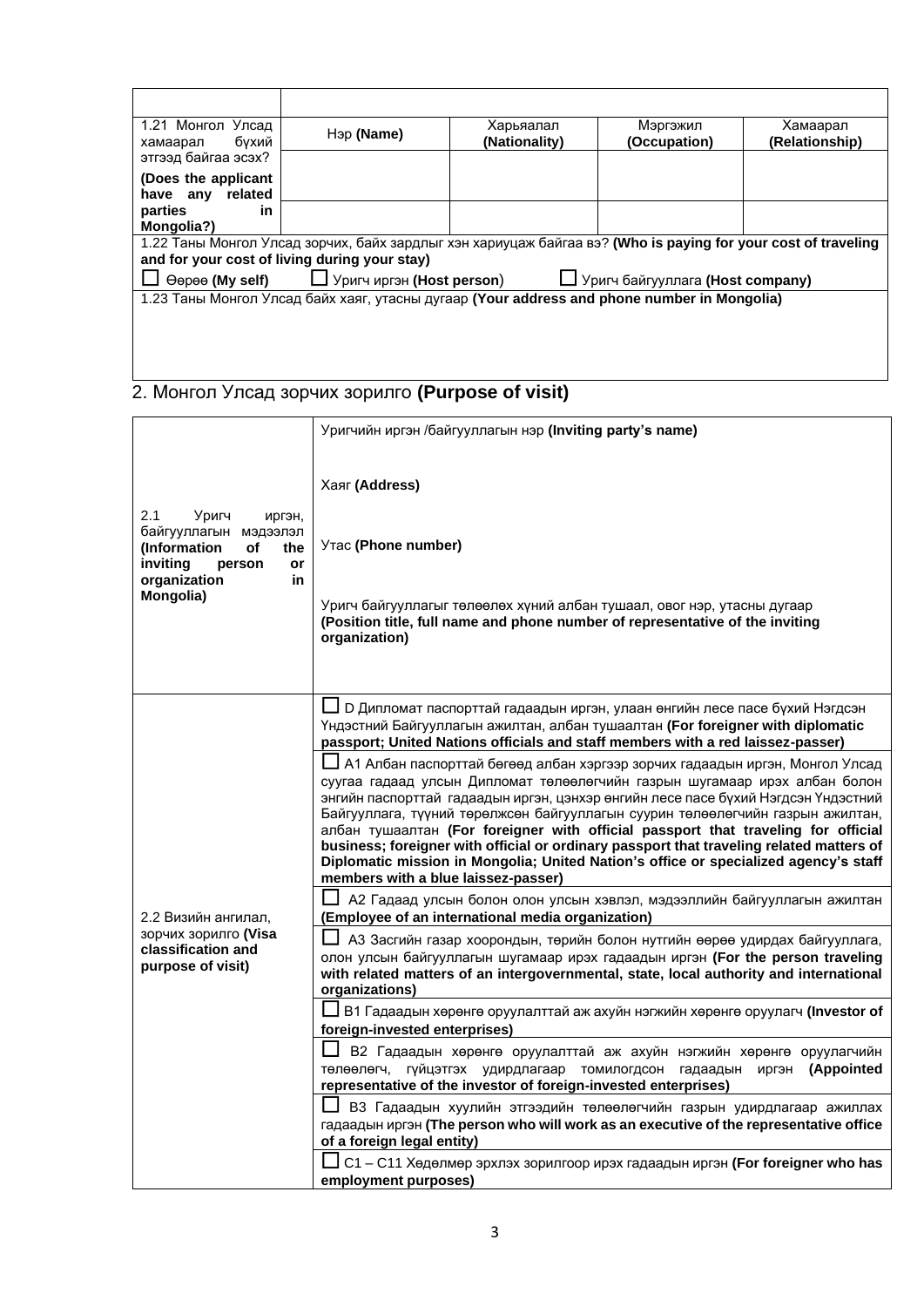|                                                                                                                                                                                                                                                                                                                                                              |                                                                                                                                                                            | $\Box$ E1 Ерөнхий боловсролын байгууллагад суралцахаар ирэх гадаадын иргэн <b>(For</b><br>foreigner who has purpose to study at general educational institution)                                                                              |  |  |
|--------------------------------------------------------------------------------------------------------------------------------------------------------------------------------------------------------------------------------------------------------------------------------------------------------------------------------------------------------------|----------------------------------------------------------------------------------------------------------------------------------------------------------------------------|-----------------------------------------------------------------------------------------------------------------------------------------------------------------------------------------------------------------------------------------------|--|--|
|                                                                                                                                                                                                                                                                                                                                                              | Е2 Дээд боловсролын байгууллагад суралцахаар ирэх гадаадын иргэн (For<br>foreigner who has purpose to study at university and institution)                                 |                                                                                                                                                                                                                                               |  |  |
|                                                                                                                                                                                                                                                                                                                                                              |                                                                                                                                                                            | ЕЗ Монгол хэл, түүх, соёлын болон бусад чиглэлээр мэргэжлийн боловсрол,                                                                                                                                                                       |  |  |
|                                                                                                                                                                                                                                                                                                                                                              |                                                                                                                                                                            | сургалтын байгууллагад суралцахаар ирэх гадаадын иргэн (For foreigner who has<br>purpose to study mongolian language, history, culture and others at vocational                                                                               |  |  |
|                                                                                                                                                                                                                                                                                                                                                              | education institutions)                                                                                                                                                    |                                                                                                                                                                                                                                               |  |  |
|                                                                                                                                                                                                                                                                                                                                                              | organization or facility)                                                                                                                                                  | Е4 Төрийн өмчит хуулийн этгээд болон эрдэм шинжилгээний байгууллагад<br>дадлага, эрдэм шинжилгээ, судалгааны ажил хийхээр ирэх гадаадын иргэн (For<br>foreigner who has purpose to train or intern at a state-owned legal entity and research |  |  |
|                                                                                                                                                                                                                                                                                                                                                              | Е5 Инновацын чиглэлээр үйл ажиллагаа эрхлэх, эрдэм шинжилгээ, судалгааны<br>ажил хийхээр ирэх гадаадын иргэн (For foreigner who has purpose to work and do                 |                                                                                                                                                                                                                                               |  |  |
|                                                                                                                                                                                                                                                                                                                                                              | research in the field of innovation)                                                                                                                                       |                                                                                                                                                                                                                                               |  |  |
|                                                                                                                                                                                                                                                                                                                                                              | who has married to Mongolian citizen)                                                                                                                                      | ∐ F1 Монгол Улсын иргэнтэй гэрлэлтээ бүртгүүлсэн гадаадын иргэн <b>(For foreigner</b>                                                                                                                                                         |  |  |
|                                                                                                                                                                                                                                                                                                                                                              | renounced Mongolian nationality)                                                                                                                                           | F2 Монгол Улсын харьяатаас гарсан гадаадын иргэн (Foreigner who has                                                                                                                                                                           |  |  |
| F3 Монгол Улсын иргэнээс төрсөн гадаадын иргэн (Foreigner who is a birth child                                                                                                                                                                                                                                                                               |                                                                                                                                                                            |                                                                                                                                                                                                                                               |  |  |
|                                                                                                                                                                                                                                                                                                                                                              | of a Mongolian citizen)                                                                                                                                                    |                                                                                                                                                                                                                                               |  |  |
|                                                                                                                                                                                                                                                                                                                                                              | G Laraay (Immigrant)                                                                                                                                                       |                                                                                                                                                                                                                                               |  |  |
| Н1 Монгол Улсын төлөө гарамгай гавьяа байгуулсан эсхүл Монгол Улсад онц                                                                                                                                                                                                                                                                                      |                                                                                                                                                                            |                                                                                                                                                                                                                                               |  |  |
| шаарладагтай мэргэжил, мэргэшил эзэмшсэн, шинжлэх ухааны аль нэг салбарт<br>онцгой амжилт гаргасан гадаадын иргэн (For a foreigner who has made an<br>outstanding contribution to Mongolia, or who has acquired a profession or<br>specialization that is in great demand in Mongolia, and who has made outstanding<br>achievements in any field of science) |                                                                                                                                                                            |                                                                                                                                                                                                                                               |  |  |
|                                                                                                                                                                                                                                                                                                                                                              | Н2 Монгол Улсын харьяатаас гаралгүйгээр гадаад улсын харьяат болсон иргэн<br>(For a person who acquired a foreign citizenship without renouncing Mongolian<br>citizenship) |                                                                                                                                                                                                                                               |  |  |
|                                                                                                                                                                                                                                                                                                                                                              |                                                                                                                                                                            |                                                                                                                                                                                                                                               |  |  |
|                                                                                                                                                                                                                                                                                                                                                              | purposes)                                                                                                                                                                  | НЗ Хувийн бусад зорилгоор ирэх гадаадын иргэн (For foreigner with other private                                                                                                                                                               |  |  |
|                                                                                                                                                                                                                                                                                                                                                              | J Шашны үйл ажиллагаа эрхлэх зорилгоор ирэх гадаадын иргэн (For foreigner with<br>religious activities)                                                                    |                                                                                                                                                                                                                                               |  |  |
|                                                                                                                                                                                                                                                                                                                                                              |                                                                                                                                                                            | 91 хоногоос дээш хугацаагаар байна (Above 91 days)                                                                                                                                                                                            |  |  |
|                                                                                                                                                                                                                                                                                                                                                              |                                                                                                                                                                            |                                                                                                                                                                                                                                               |  |  |
|                                                                                                                                                                                                                                                                                                                                                              | Монгол Улсад байх хугацаа<br>(Intended duration of stay)                                                                                                                   |                                                                                                                                                                                                                                               |  |  |
|                                                                                                                                                                                                                                                                                                                                                              |                                                                                                                                                                            |                                                                                                                                                                                                                                               |  |  |
| 2.3 Байх хугацаа<br>(Duration of stay)                                                                                                                                                                                                                                                                                                                       | / / Жил/ Year(s)                                                                                                                                                           |                                                                                                                                                                                                                                               |  |  |
|                                                                                                                                                                                                                                                                                                                                                              | / / Cap / Month(s)                                                                                                                                                         |                                                                                                                                                                                                                                               |  |  |
|                                                                                                                                                                                                                                                                                                                                                              |                                                                                                                                                                            | / / / Өдөр / Day(s)                                                                                                                                                                                                                           |  |  |
| 2.4 Та яаралтай үйлчилгээ авах уу?<br>(Are you applying for express service?)                                                                                                                                                                                                                                                                                |                                                                                                                                                                            | ∐ Үгүй (No)<br>∐ Тийм (Yes)                                                                                                                                                                                                                   |  |  |
| 2.5 Монгол Улсын хилээр нэвтрэх огноо                                                                                                                                                                                                                                                                                                                        |                                                                                                                                                                            | Date of entry (yyyy-mm-dd)                                                                                                                                                                                                                    |  |  |
| (Expected date of your first entry into Mongolia on<br>this trip)                                                                                                                                                                                                                                                                                            |                                                                                                                                                                            | <u>         </u><br>$/$ $/$ $/$<br>$/$ $/$ $/$                                                                                                                                                                                                |  |  |

## 3.Бусад мэдээлэл **(Other Information)**

| 3.1 Та урьд нь Монгол улсад визийн хугацааг хэтрүүлж байсан уу?<br>(Have you previously overstayed your visa in Mongolia?)                                                                              | $\Box$ Тийм (Yes) $\Box$ Үгүй (No) |
|---------------------------------------------------------------------------------------------------------------------------------------------------------------------------------------------------------|------------------------------------|
| 3.2 Та урьд Монгол Улын виз олгохоос татгалзсан хариу авч байсан, хил<br>дээрээс буцаагдаж байсан уу?<br>(Have you previously been denied a visa for Mongolia, or been refused<br>entry into Mongolia?) | $\Box$ Тийм (Yes) $\Box$ Үгүй (No) |
| 3.3 Та Монгол Улс болон бусад улсад гэмт хэрэгт холбогдож байсан уу?                                                                                                                                    | $\Box$ Тийм (Yes) $\Box$ Үгүй (No) |